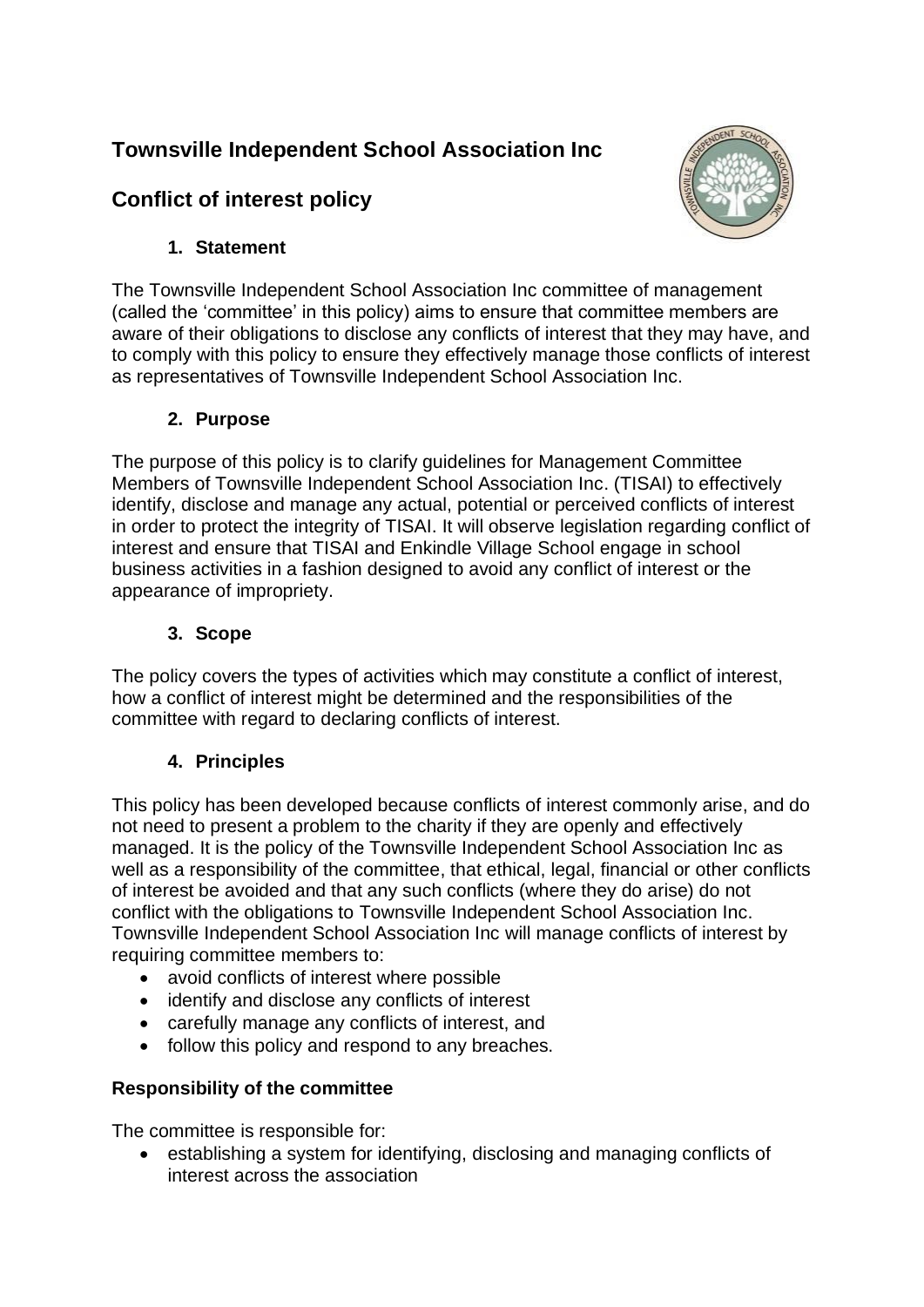- monitoring compliance with this policy, and
- reviewing this policy on an annual basis to ensure that the policy is operating effectively.

The association must ensure that its committee members are aware of the ACNC governance standards, particularly governance standard 5, and that they disclose any actual or perceived material conflicts of interests as required by governance standard 5.

#### **Identification and disclosure of conflicts of interest**

Once an actual, potential or perceived conflict of interest is identified, it must be entered into Townsville Independent School Association Inc's register of interests, as well as being raised with the committee. Where all of the other committee members share a conflict, the committee should refer to governance standard 5 to ensure that proper disclosure occurs. The register of interests must be maintained by the Secretary, and record information related to a conflict of interest (including the nature and extent of the conflict of interest and any steps taken to address it).

### **5. Confidentiality of disclosures**

#### **Action required for management of conflicts of interest**

#### **Conflicts of interest of committee members**

Once the conflict of interest has been appropriately disclosed, the committee (excluding the committee member disclosing and any other conflicted committee member) must decide whether or not those conflicted committee members should:

- vote on the matter (this is a minimum),
- participate in any debate, or
- be present in the room during the debate and the voting.

In exceptional circumstances, such as where a conflict is very significant or likely to prevent a committee member from regularly participating in discussions, it may be worth the committee considering whether it is appropriate for the person conflicted to resign from the committee.

#### **What should be considered when deciding what action to take**

- In deciding what approach to take, the committee will consider whether the conflict needs to be avoided or simply documented
- whether the conflict will realistically impair the disclosing person's capacity to impartially participate in decision-making
- alternative options to avoid the conflict
- the association's objects and resources, and
- the possibility of creating an appearance of improper conduct that might impair confidence in, or the reputation of, the association.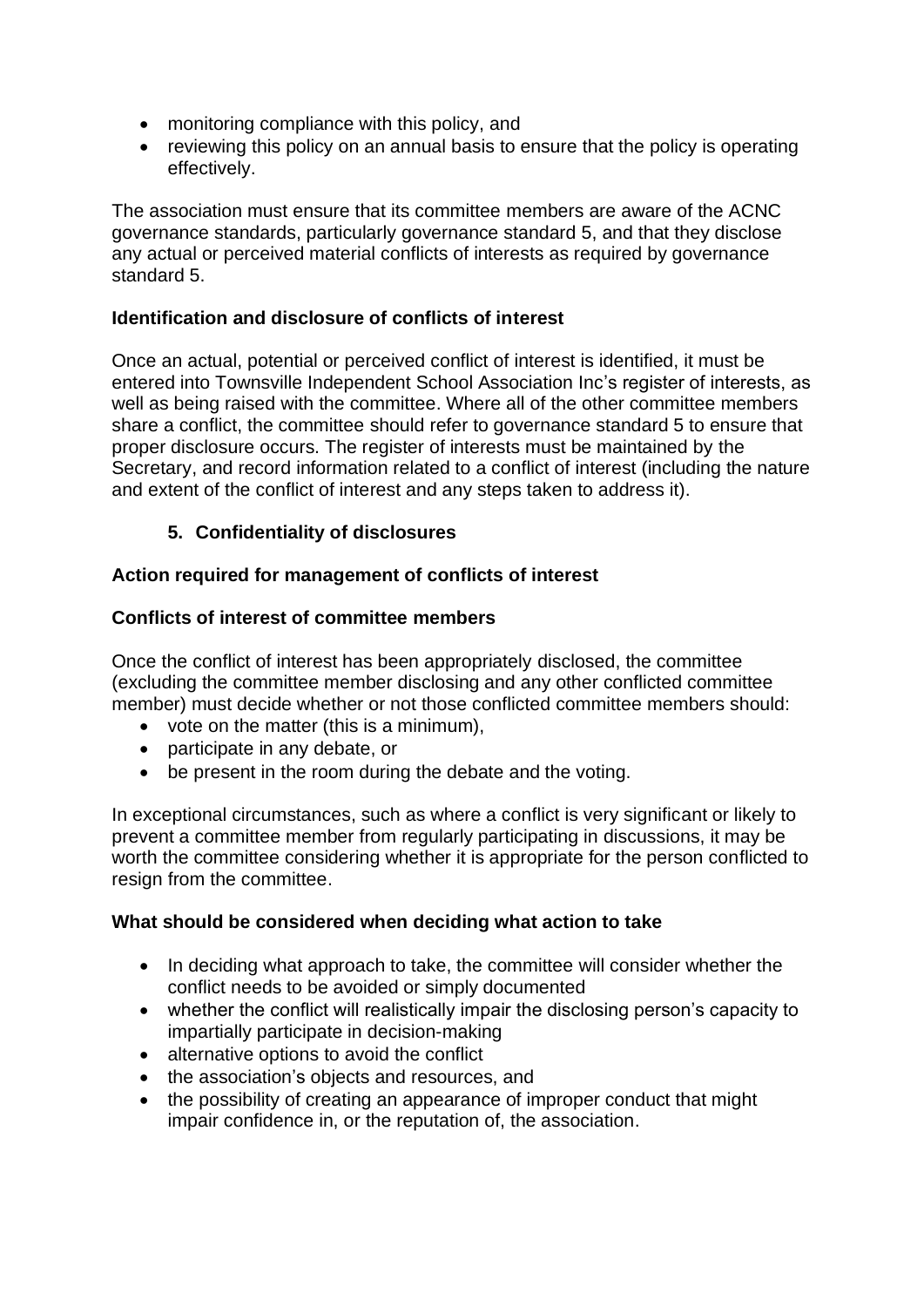The approval of any action requires the agreement of at least a majority of the committee (excluding any conflicted committee member/s) who are present and voting at the meeting. The action and result of the voting will be recorded in the minutes of the meeting and in the register of interests.

## **6. Definition**

### **Conflict of Interest**

A conflict of interest occurs when a person's personal interests conflict with their responsibility to act in the best interests of the charity. Personal interests include direct interests as well as those of family, friends, or other organisations a person may be involved with or have an interest in (for example, as a shareholder). It also includes a conflict between a committee member's duty to Townsville Independent School Association Inc and another duty that the committee member has (for example, paid employment). A conflict of interest may be actual, potential or perceived and may be financial or non-financial.

These situations present the risk that a person will make a decision based on, or affected by, these influences, rather than in the best interests of the charity and must be managed accordingly.

## **7. Legislation**

*Australian Charities and Not-for-Profits Commission Regulation 2013 s45.25 Governance Standard 5* - (2) – A registered entity must take reasonable steps to ensure that its responsible entities are subject to, and comply with, the following duties:

• to disclose perceived or actual material conflicts of interest of the responsible entity.

[Note: A perceived or actual material conflict of interest that must be disclosed includes a related party transaction.]

*Associations Incorporation Act 1981 –* requires that Committee Members must avoid actual or potential conflicts between their interests and those of the Association and not exploit business opportunities for themselves at the expense of the Association.

*Education (Accreditation of Non-State Schools) Act 2017* – allows that in assessing the suitability of a governing body, the Accreditation Board may have regard to:

- whether the governing body has appropriate guiding principles and procedures for identifying, declaring and dealing with any conflict of interest a committee member of the governing body may have relating to an aspect of the operation of the school.
	- **8. Compliance with this policy**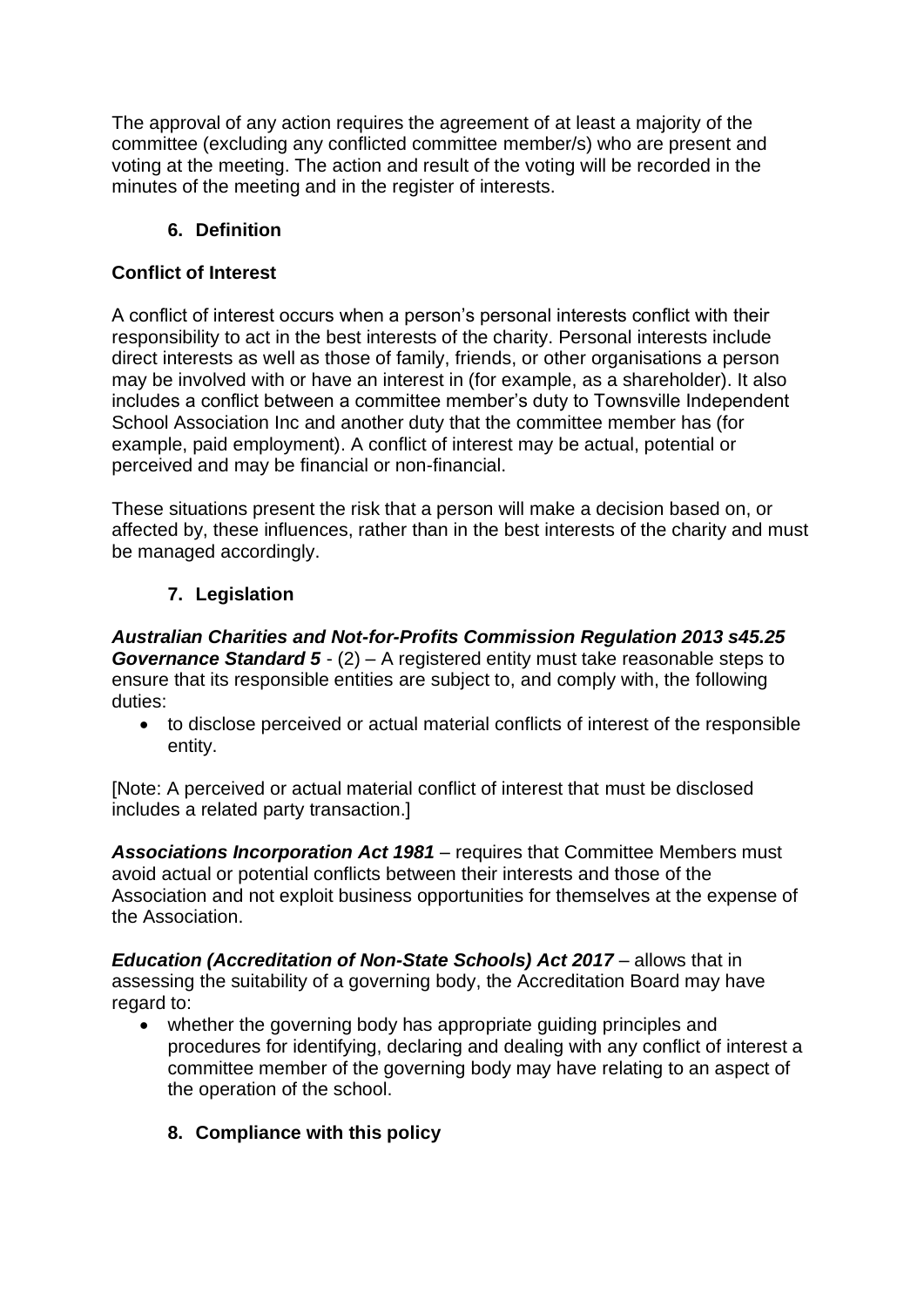If the committee has a reason to believe that a person subject to the policy has failed to comply with it, it will investigate the circumstances.

If it is found that this person has failed to disclose a conflict of interest, the committee may take action against them. This may include seeking to terminate their relationship with the association.

If a person suspects that a committee member has failed to disclose a conflict of interest, they must take one or all of the following actions:

- discuss with the person in question
- notify the committee
- and/or notify the person responsible for maintaining the register of interests

#### **9. Version Control**

#### **Approval Details**

| <b>Policy Sponsor</b> | Secretary                   |  |
|-----------------------|-----------------------------|--|
| Approval authority    | <b>Management Committee</b> |  |
| <b>Version Number</b> | 3                           |  |
| Date for next review  | February 2023               |  |

#### **Modification History**

| Version<br>no. | Approval<br>date | Implementation<br>date | Details                                                                             |
|----------------|------------------|------------------------|-------------------------------------------------------------------------------------|
| 2              | 16.08.18         | 16.08.18               | Updated: Reference to Education<br>(Accreditation of Non-State Schools)<br>Act 2017 |
|                | 30.07.2019       | 31.07.2019             |                                                                                     |